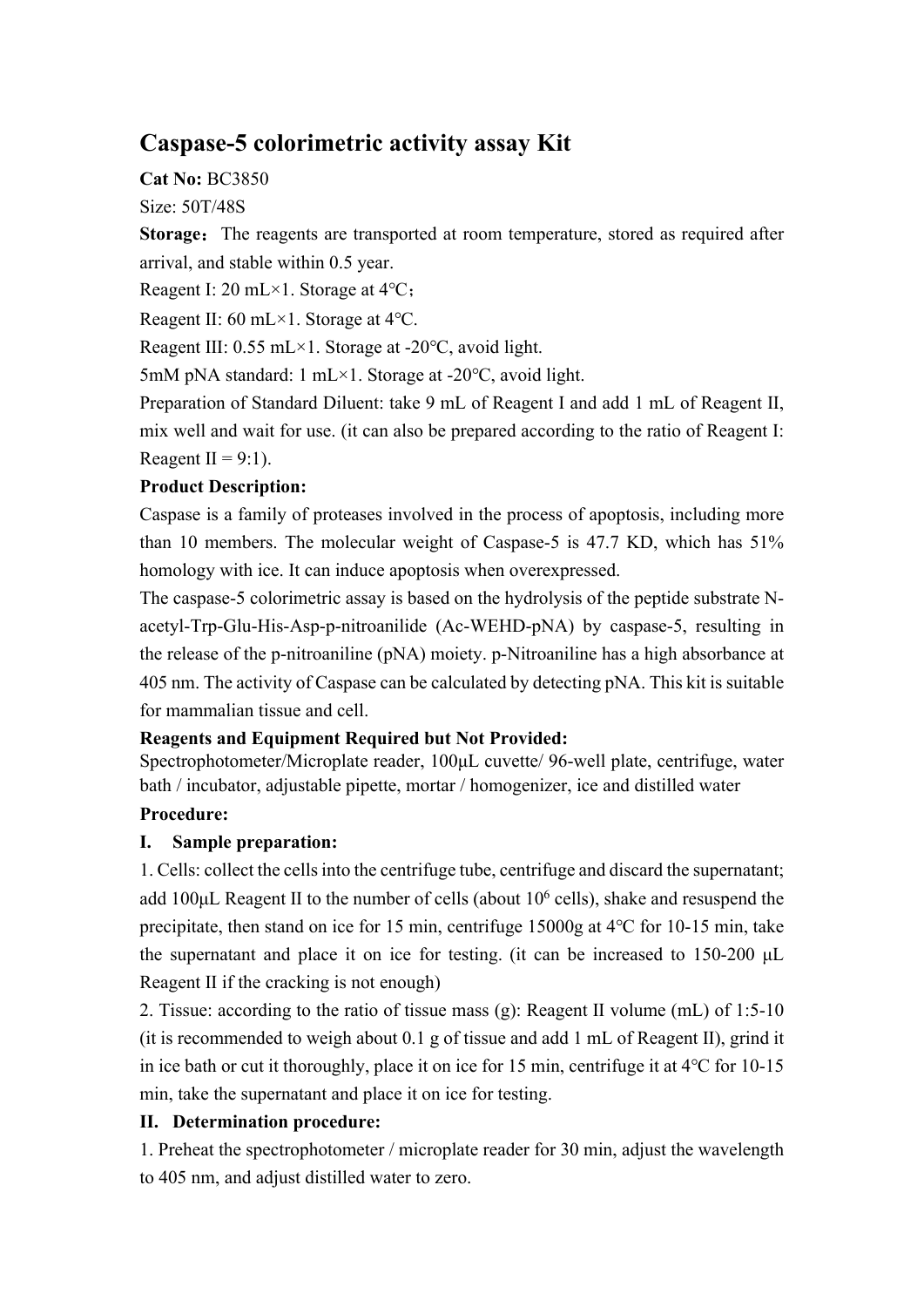2. Before use, 5 mmol/L PNA standard solution is diluted to 200, 100, 50, 25, 12.5 and

0 μmol/L standard solution with standard solution diluent.

3. Sample determination (add the following reagents in sequence in 96 well plate / EP tube)

| Reagent name $(\mu L)$                                                                                                                                                                                                                                                       | Test tube $(A_T)$ | Blank tube $(A_B)$ | Standard tube $(As)$                                         |
|------------------------------------------------------------------------------------------------------------------------------------------------------------------------------------------------------------------------------------------------------------------------------|-------------------|--------------------|--------------------------------------------------------------|
| Reagent I                                                                                                                                                                                                                                                                    | 40                | 40                 |                                                              |
| sample                                                                                                                                                                                                                                                                       | 50                |                    |                                                              |
| Reagent II                                                                                                                                                                                                                                                                   |                   | 50                 |                                                              |
| Reagent III                                                                                                                                                                                                                                                                  | 10                | 10                 |                                                              |
| standard solution                                                                                                                                                                                                                                                            |                   |                    | 100                                                          |
| Mix well, cover 96 well plate tightly and seal with sealing film.<br>Incubate at $37^{\circ}$ C for 60-120 minutes. When the color change<br>obvious, the absorbance at 405 nm can be determined. If the color<br>change is not obvious, the incubation time can be extended |                   |                    | Immediately determine<br>absorbance<br>the<br>at<br>$405$ nm |
| appropriately, even overnight. Blank tube only need to do 1-2 times.                                                                                                                                                                                                         |                   |                    |                                                              |
| Calculate $\Delta A_T = A_T - A_B$ .                                                                                                                                                                                                                                         |                   |                    |                                                              |

#### **III. Activity caculation:**

1. Establishment of standard curve

The standard equation is made according to the concentration of standard tube (x, μmol/L) and  $ΔA<sub>S</sub>$  (y, minus the tube with 0 concentration). The determination of  $ΔA<sub>T</sub>$ is substituted into the standard equation to obtain x (μmol/L).

2. According to the increase percentage of enzyme activity

Increased percentage of caspase-5 activity = ((experimental treatment group  $A_T$ )-  $A_B$ ) / ((experimental control group  $A_T$ )-  $A_B$ ) × 100%

The method is simple and reliable, and can be used to determine the enzyme activity roughly.

3. Calculated by enzyme activity

One unit is the amount of enzyme that will cleave 1.0 nmol of the colorimetric pNAsubstrate per hour at 37℃ under saturated substrate concentrations. we can calculate the caspase activity in the sample.

Caspase-5 activity (U/mg prot) =  $x \times V_R$  ÷ ( $V_S \times Cpr$ ) ÷ T  $\times$  10<sup>3</sup> = 2x ÷ Cpr ÷ t

 $V_R$ : total volume of reaction system, 0.1 mL =  $10^{-4}$  L;  $V_S$ : volume of added sample, 0.05 mL; T: reaction time, 1 h; Cpr: concentration of sample protein, mg/mL;  $10^3$ : unit conversion coefficient, 1  $\mu$ mol = 10<sup>3</sup> nmol.

#### **Note:**

1. Since Reagent I contains a reducing agent (DTT), it is recommended to dilute the sample 2 times with distilled water and then use the Bradford method to determine the